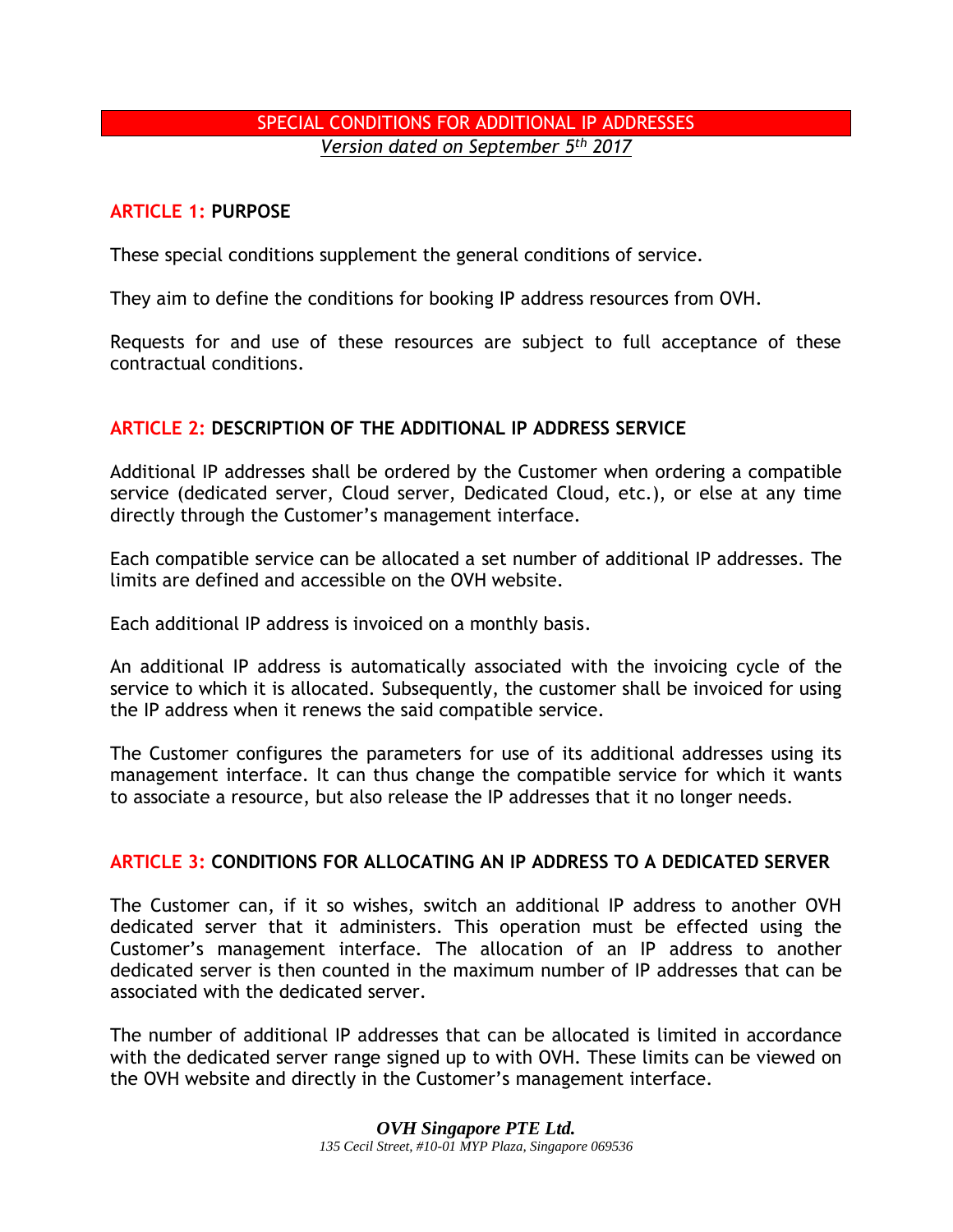An IP address can be switched over by the administrative Contact for the original Service if such Contact is also the administrative Contact for the destination dedicated server.

The IP address can also be switched over by the technical Contact for the original dedicated server if such Contact is also the technical Contact for the destination dedicated server AND both of the dedicated servers have the same administrative Contact.

Administrative Contact and technical Contact refer to the customer Accounts associated with a dedicated server as contained in the Customer management interface.

## **ARTICLE 4: PROFESSIONAL USE OPTION ASSOCIATED WITH A DEDICATED SERVER**

This option offers the Customer the possibility of personalising its dedicated server by associating new options and in particular by increasing the maximum number of IP addresses that can be allocated to a dedicated server.

The Customer can then use one or more contiguous IP address blocks whose maximum number of IP addresses is determined in line with the range of the associated dedicated server for which the professional use option is enabled.

The entire IP address block is invoiced to the Customer however many IP addresses are actually being used.

The Professional Use option associated with a dedicated server is signed up to for the entire duration of the lease of the compatible server with which it is associated.

# **ARTICLE 5: OVH's OBLIGATIONS**

OVH undertakes to consider any reservation request within seven (7) days. If OVH does not respond to the Customer, the request is automatically refused. It is then up to the Customer to reapply as necessary.

OVH undertakes to use all due care and effort to ensure successful provision of the Customer's IP addresses on the compatible service or services determined by the Customer.

OVH undertakes to provide unlisted IP addresses and, in the event that such addresses have been listed when used by a previous customer, OVH shall take all due care to delist the address, or, failing this, to provide new IP addresses after five working days without obtaining such delisting.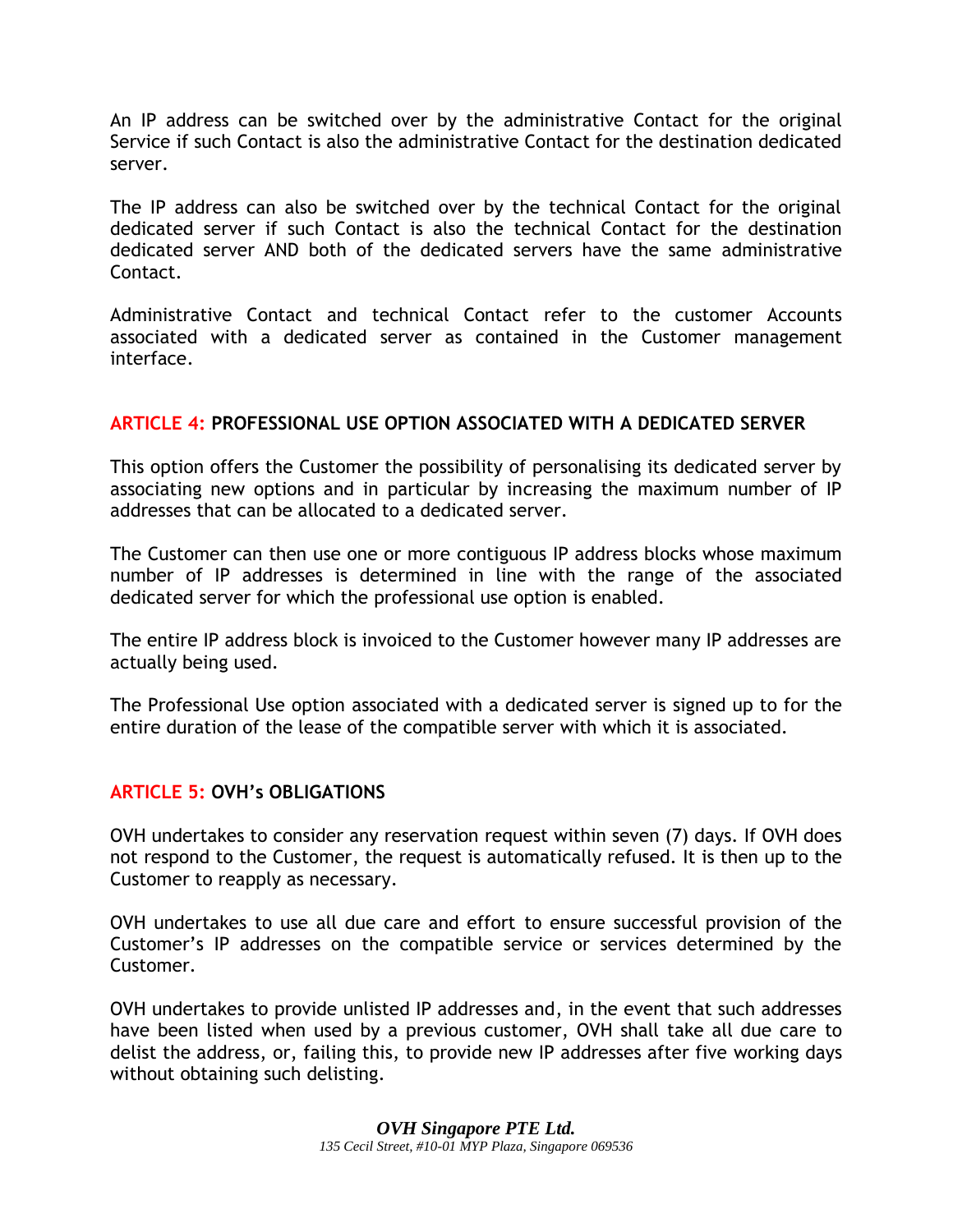### **ARTICLE 6: OVH's LIABILITY**

OVH shall block any IP address allocated to the Customer if it constitutes a risk to the security of OVH's platform, whether as a consequence of a malicious act or following detection of a flaw in the system's security.

Likewise, OVH can block and withdraw all of the Customer's IP addresses if these contractual conditions are not complied with.

OVH excludes all liability regarding the use made by the Customer of the IP addresses allocated to it by OVH. The Customer retains sole liability in the event of unlawful, fraudulent use of IP addresses that it owns.

OVH undertakes to implement the technical resources necessary to protect the IP addresses of the Customers in particular when they are victims of software attacks. Such protection does not in any event constitute an obligation to achieve a specific result for OVH, which is only bound by a best-endeavours obligation.

OVH retains the right to refuse any application for new resources without needing to justify such refusal to the Customer. Such refusal may be based on many different reasons, such as, but not limited to: non-compliance with the provisions applicable to the allocation of the resources, non-compliance with OVH contractual terms, IP addresses listed because of the use made of them by the Customer, or lack of available resources.

#### **ARTICLE 7: CUSTOMER'S OBLIGATIONS AND LIABILITY**

The Customer undertakes to use the IP address blocks allocated in compliance with the OVH general and special conditions.

The Customer shall refrain from sending mass email messages (spamming) through the IP addresses allocated by OVH.

The Customer shall retain sole liability for the use of the resources that are allocated to it. The IP addresses allocated to the Customer cannot be sold by the Customer to a third party.

The Customer shall take care of any application made by a third party relating to the use of an IP address allocated to the Customer.

The Customer undertakes to use 80% of an IP address block within one month from allocation. Failing this, OVH retains the possibility of recovering all of the resources allocated.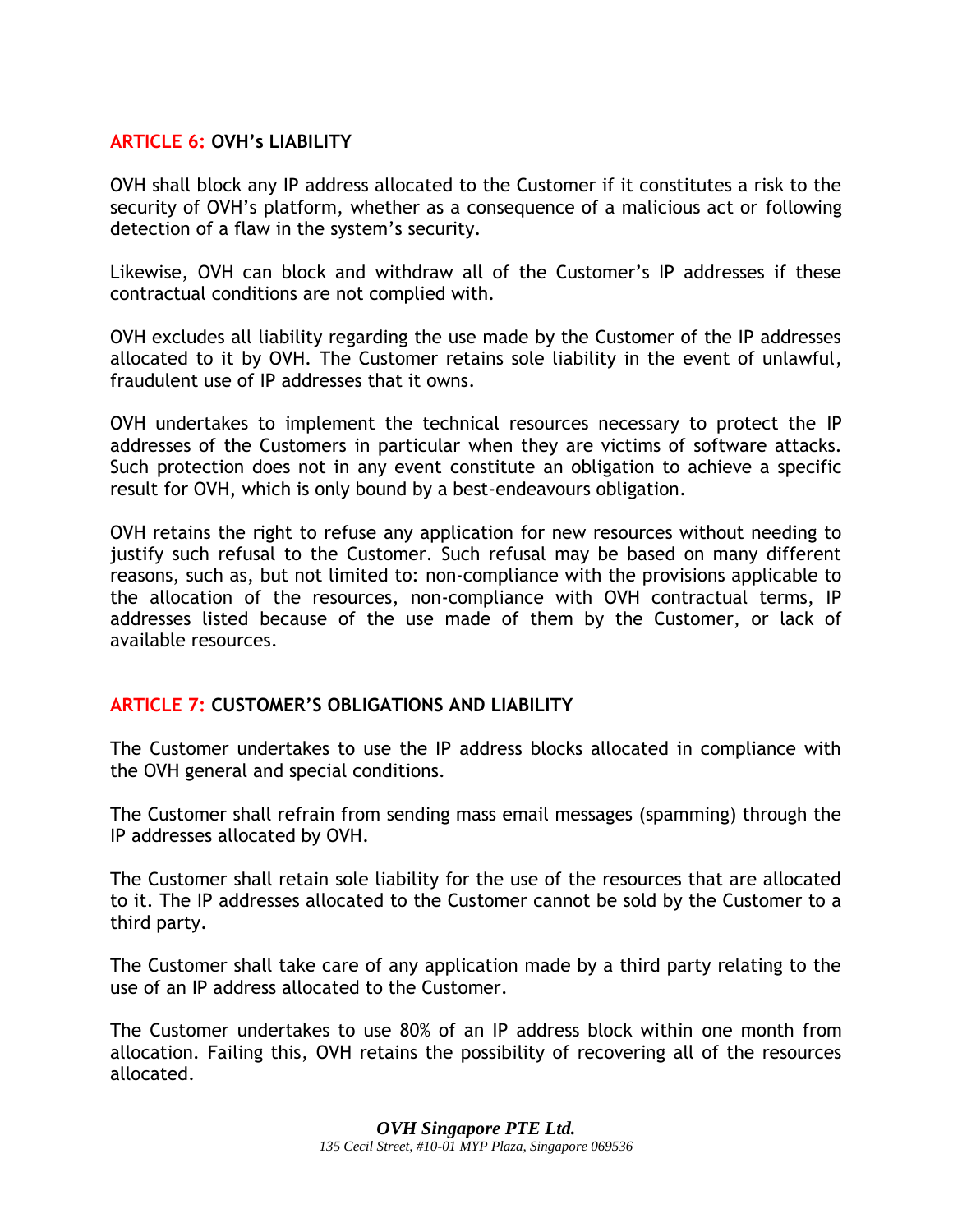Likewise, the Customer must complete a form enabling the use that it makes of the IP address block to be proven. Such information may be communicated to the Regional Internet Registry in the course of audits conducted by the Registry. As a consequence, the customer undertakes to use the IP address blocks in compliance with the indications that it provided when reserving the resources.

The IP address block shall be recorded in the RIR's Whois database. The customer can personalise some specific fields, which will then be available to the public.

The Customer undertakes to personalise the Reverse of these additional IP addresses.

# **ARTICLE 8: TERM AND INVOICING**

The additional IP addresses and the IP address blocks are signed up to for an undefined period of time with a minimum obligation for one (1) month.

The additional IP addresses must be renewed with the compatible service to which they are allocated. Consequently, they are suspended along with the compatible service if such service is not renewed.

The IP address blocks have their own invoice period and must as a result be renewed before they expire.

Likewise, when an IP address block is not used, it is automatically deleted when it expires.

In the event that they should expire before the end of the lease agreement for the compatible services to which they are allocated, OVH shall invite the Customer to renew the IP address blocks at the same time as the compatible services concerned.

The Customer determines the IP addresses that it wishes to release in its Management interface. The IP addresses are automatically suspended from OVH's validation of the request for termination by the Customer.

#### **ARTICLE 9: TERMINATION**

The Customer can terminate the option for additional IP addresses directly through its management interface.

When the Customer requests removal of an IP address, OVH shall first check that the IP address does not have a negative reputation.

This means that OVH shall check that the IP address has not been blacklisted by an organisation well-known for its anti-SPAM protection or anti-fraudulent activities protection (Phishing or malicious files) such as SPAMHAUS or SPAMCOP.